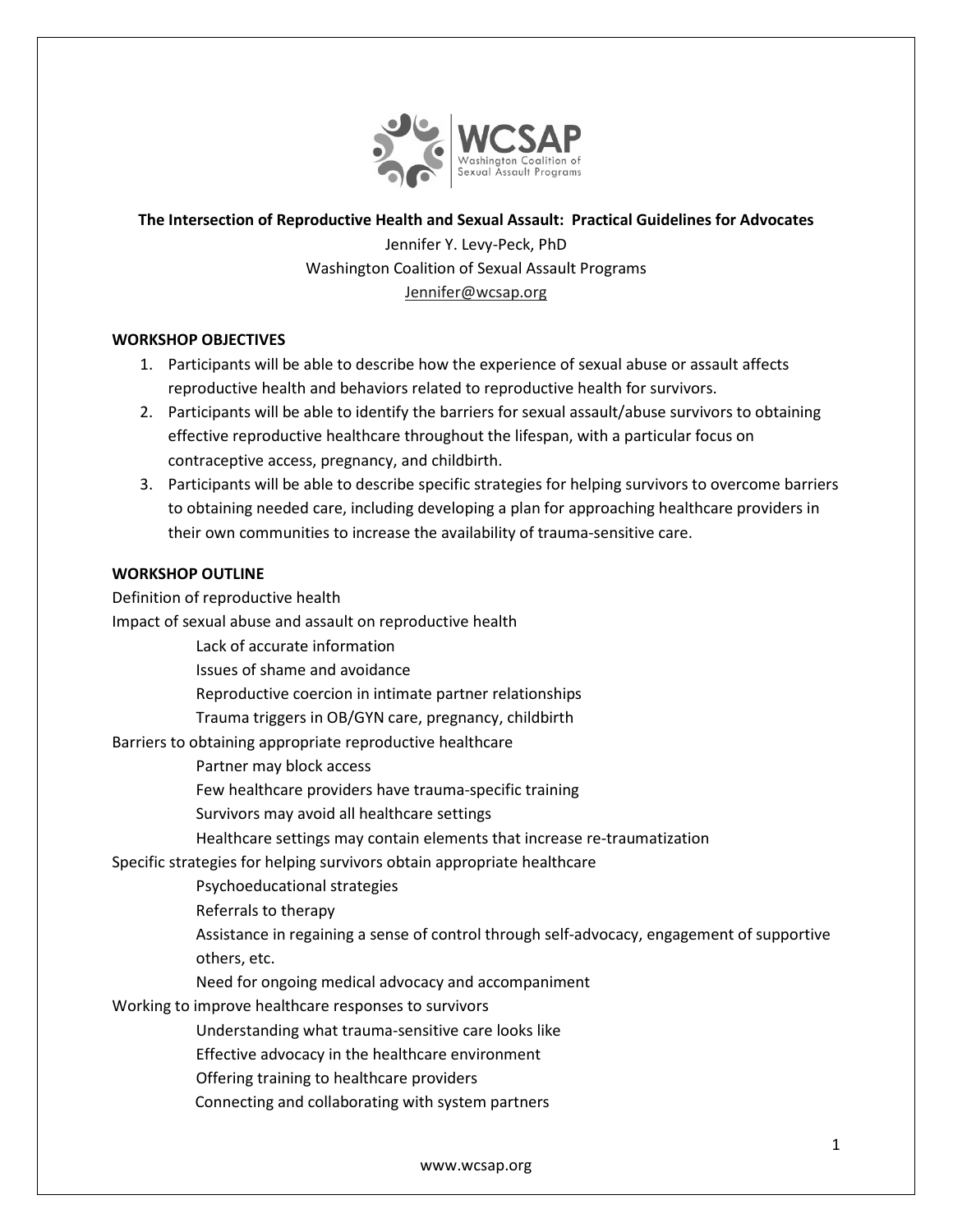## Resources for The Intersection of Reproductive Health and Sexual Assault

Futures Without Violence (formerly the Family Violence Prevention Fund) is an organization that has pioneered work on reproductive coercion. Their booklet Reproductive Health and Partner Violence Guidelines: An Integrated Response to Intimate Partner Violence and Reproductive Coercion is available free and would be an excellent item to give to health practitioners as you build systems partnerships. www.futureswithoutviolence.org

Healthy Teen Network is an organization that offers lots of great resources on teen health issues, including reproductive health. www.healthyteennetwork.org

Meeting the Long-Term Health Care Needs of Survivors, a publication from the Washington Coalition of Sexual Assault Programs, discusses how advocates can assist survivors with health care issues beyond the immediate aftermath of sexual assault. http://www.wcsap.org/meeting-long-term-health-careneeds-survivors

Quick Info Cards for Rape & Sexual Abuse Survivors from the survivor support website Pandora's Project are a highly practical resource for survivors. They can print out cards that explain their concerns and needs for a variety of health care situations, in order to facilitate communication with medical care providers. Reading these cards is a great way for advocates to increase their understanding of survivors' concerns. http://pandys.org/quickinfocards.html

Sexual Violence Against Women: Impact on High-Risk Health Behaviors and Reproductive Health by Sandra L. Martin and Rebecca J. Macy is a highly readable report on the research about this topic, with implications for action. http://new.vawnet.org/Assoc\_Files\_VAWnet/AR\_SVReproConsequences.pdf

When Survivors Give Birth: Understanding and Healing the Effects of Early Sexual Abuse on Childbearing Women, a book by Penny Simkin and Phyllis Klaus, is essential reading for advocates working with women who are pregnant, newly parenting, or who have concerns about childbearing (search at www.bastyr.edu/bookstore).

When Teen Pregnancy is No Accident, an article by the National Sexual Violence Resource Center that discusses Dr. Elizabeth Miller's research on reproductive coercion (http://www.nsvrc.org/news/2810)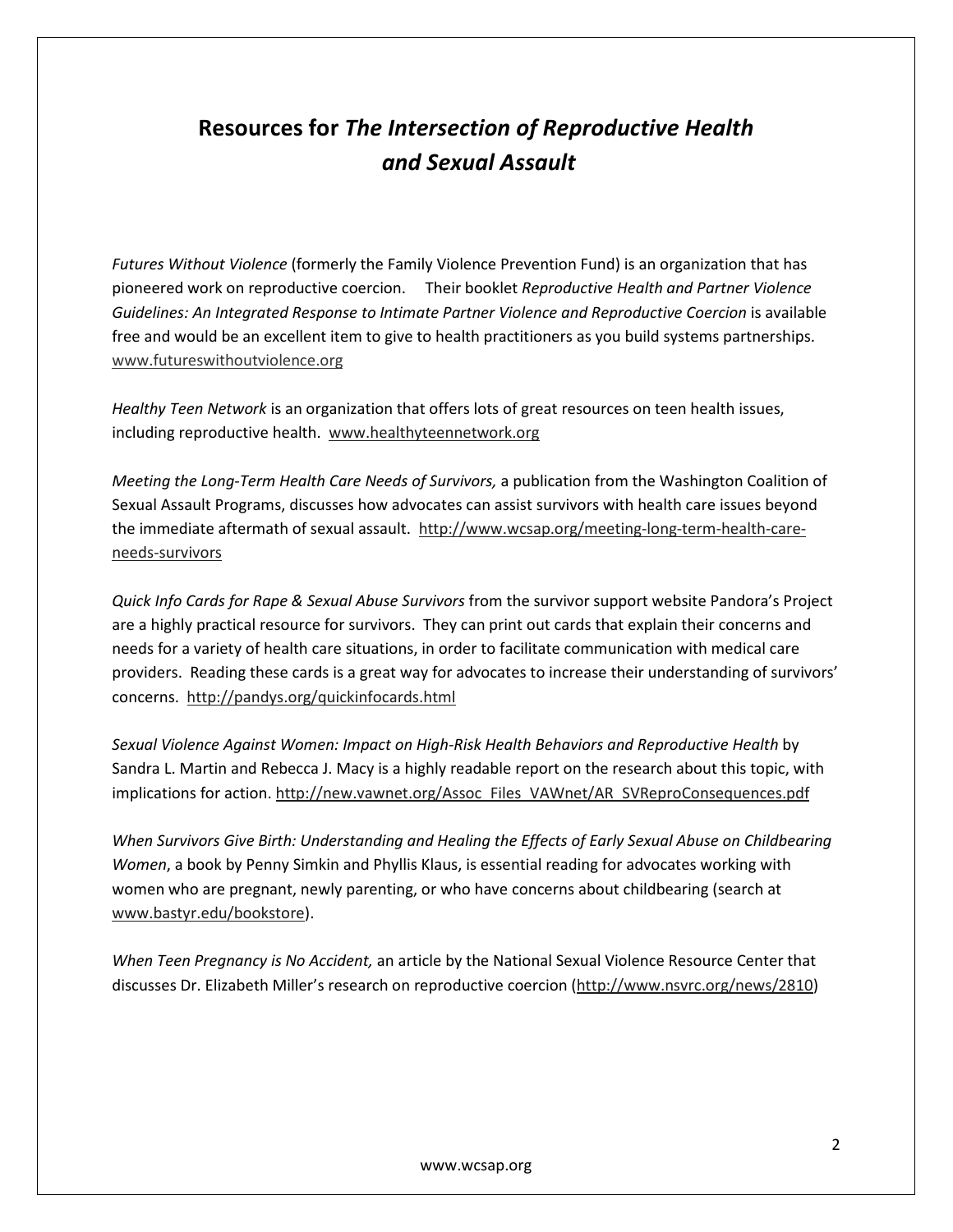### Ten Facts to Consider – Reproductive Health & Sexual Assault What Are the Implications for Sexual Assault Advocacy?

- 1. 1 in 4 women who agreed to answer questions after calling the National Domestic Violence hot line said a partner had pressured them to become pregnant, told them not to use contraceptives, or forced them to have unprotected sex (www.thehotline.org).
- 2. 31% of sexually active teen girls have been pregnant, and 13% of sexually active teen boys have caused a pregnancy. Among girls who are sexually active before age 15, half have been pregnant. "The difference in the proportion of teen girls versus teen boys who report being involved in a pregnancy is generally attributed to the fact that, on average, teenage mothers are 3.3 years younger than the men who father their children. This means that 65% of girls aged 15- 19 become pregnant from men who are over the age of 20.

(http://www.thenationalcampaign.org/resources/pdf/SS/SS23\_ExpTeens.pdf).

- 3. "Women exposed to CSA [child sexual abuse] experienced gynecologic examinations as anxietyprovoking significantly more often and sought more treatment for acute gynecologic problems; 43.5% of these women experienced memories of the original abuse situation during gynecologic consultations. Gynecologic care is particularly distressing for women exposed to CSA" (Brigitte Leeners and colleagues, http://psy.psychiatryonline.org/cgi/content/full/48/5/385).
- 4. "A substantial number (no fewer than one-fourth and as many as 50-80%) of adolescent mothers are in violent, abusive, or coercive relationships just before, during, and after their pregnancy, according to several studies" (Interpersonal Violence and Adolescent Pregnancy, www.healthyteennetwork.org).
- 5. "74 percent [of women with a history of intimate partner violence] reported having experienced some form of reproductive control, including forced unprotected intercourse, failure to withdraw as promised or sabotaging of condoms. Women who became pregnant were coerced to proceed in accordance with the wishes of their partners, who in some cases threatened to kill them if they had an abortion (When Teen Pregnancy is No Accident, http://www.nsvrc.org/news/2810)
- 6. "53% women aged 16-29 in family planning clinics reported physical or sexual violence from an
- 7. intimate partner" and "approximately one in five young women said they experienced pregnancy coercion and one in seven said they experienced active interference with contraception (also called birth control sabotage)" (www.knowmoresaymore.org).
- 8. According to a study in Connecticut by Kapur & Windish, individuals with a sexual assault history were less likely to have seen a physician in the last 12 months for a routine health care checkup (http://www.ncbi.nlm.nih.gov/pubmed/21222047).
- 9. According to a study by the ACLU, fewer than 40 percent of emergency care facilities in eight of eleven states surveyed provide EC [emergency contraception] on-site to rape victims (www.aclu.org).
- 10. In a study of nurse managers in Ohio hospital emergency departments, only 34% had specialized sexual assault training (www.ipas.org).